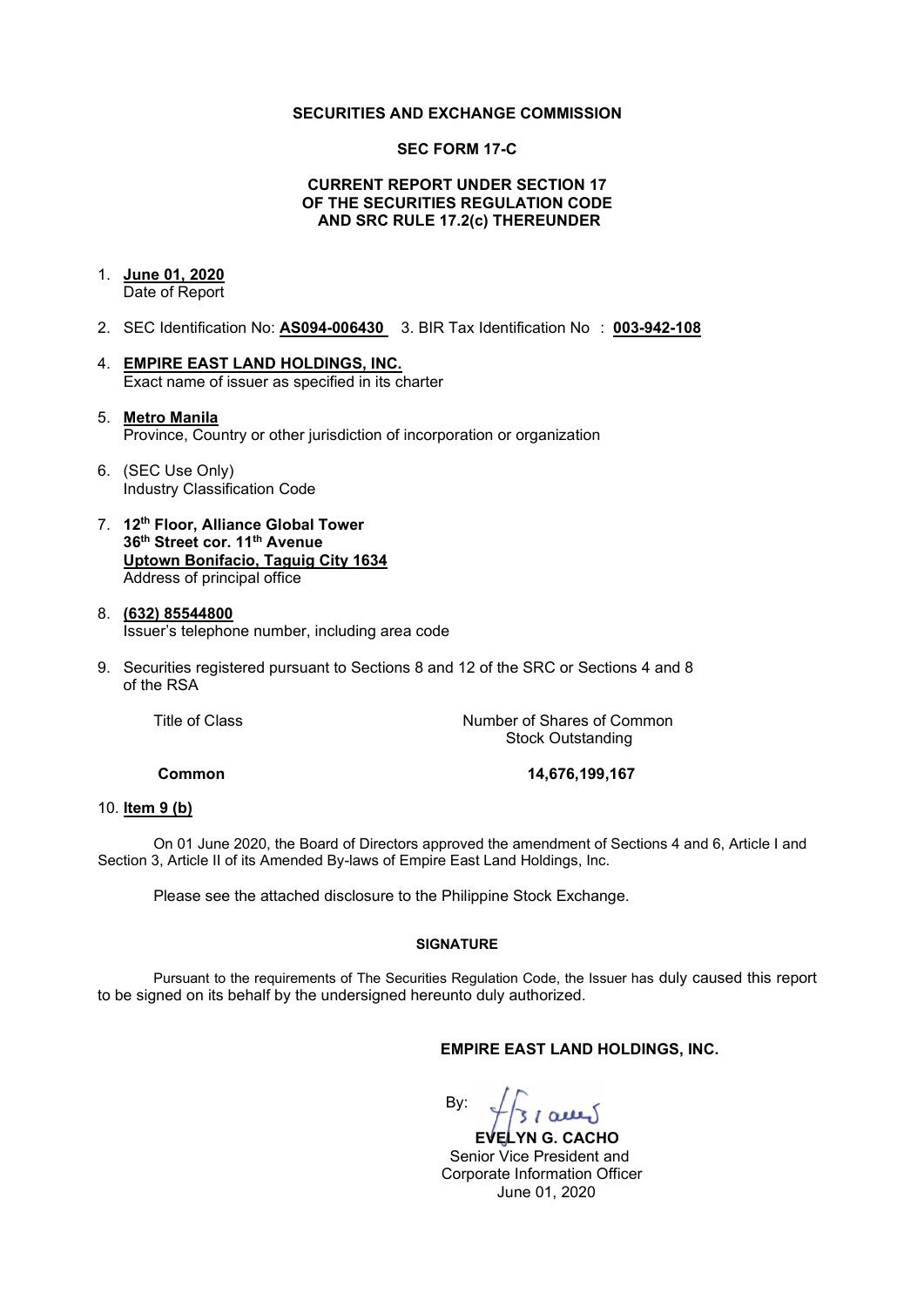# **SECURITIES AND EXCHANGE COMMISSION SEC FORM 17-C**

## **CURRENT REPORT UNDER SECTION 17 OF THE SECURITIES REGULATION CODE AND SRC RULE 17.2(c) THEREUNDER**

| 1. Date of Report (Date of earliest event reported)<br>Jun 1, 2020                                                                                             |                                                                             |  |  |  |
|----------------------------------------------------------------------------------------------------------------------------------------------------------------|-----------------------------------------------------------------------------|--|--|--|
| 2. SEC Identification Number                                                                                                                                   |                                                                             |  |  |  |
| AS094-006430                                                                                                                                                   |                                                                             |  |  |  |
| 3. BIR Tax Identification No.                                                                                                                                  |                                                                             |  |  |  |
| 003-942-108                                                                                                                                                    |                                                                             |  |  |  |
| 4. Exact name of issuer as specified in its charter                                                                                                            |                                                                             |  |  |  |
| EMPIRE EAST LAND HOLDINGS, INC.                                                                                                                                |                                                                             |  |  |  |
| 5. Province, country or other jurisdiction of incorporation                                                                                                    |                                                                             |  |  |  |
| <b>Metro Manila</b>                                                                                                                                            |                                                                             |  |  |  |
| 6. Industry Classification Code(SEC Use Only)                                                                                                                  |                                                                             |  |  |  |
| 7. Address of principal office<br>12th Floor, Alliance Global Tower 36th Street cor. 11th Avenue Uptown Bonifacio,<br><b>Taguig City</b><br><b>Postal Code</b> |                                                                             |  |  |  |
| 1634                                                                                                                                                           |                                                                             |  |  |  |
| 8. Issuer's telephone number, including area code                                                                                                              |                                                                             |  |  |  |
| (632) 85544800                                                                                                                                                 |                                                                             |  |  |  |
| 9. Former name or former address, if changed since last report                                                                                                 |                                                                             |  |  |  |
| N/A                                                                                                                                                            |                                                                             |  |  |  |
| 10. Securities registered pursuant to Sections 8 and 12 of the SRC or Sections 4 and 8 of the RSA                                                              |                                                                             |  |  |  |
| <b>Title of Each Class</b>                                                                                                                                     | Number of Shares of Common Stock Outstanding and Amount of Debt Outstanding |  |  |  |
| Common                                                                                                                                                         | 14,676,199,167                                                              |  |  |  |
| 11. Indicate the item numbers reported herein                                                                                                                  |                                                                             |  |  |  |
| Item $9(b)$                                                                                                                                                    |                                                                             |  |  |  |

The Exchange does not warrant and holds no responsibility for the veracity of the facts and representations contained in all corporate disclosures, including financial reports. All data contained herein are prepared and submitted by the disclosing party to the Exchange, and are disseminated solely for purposes of information. Any questions on the data contained herein should be addressed directly to the Corporate Information Officer of the disclosing party.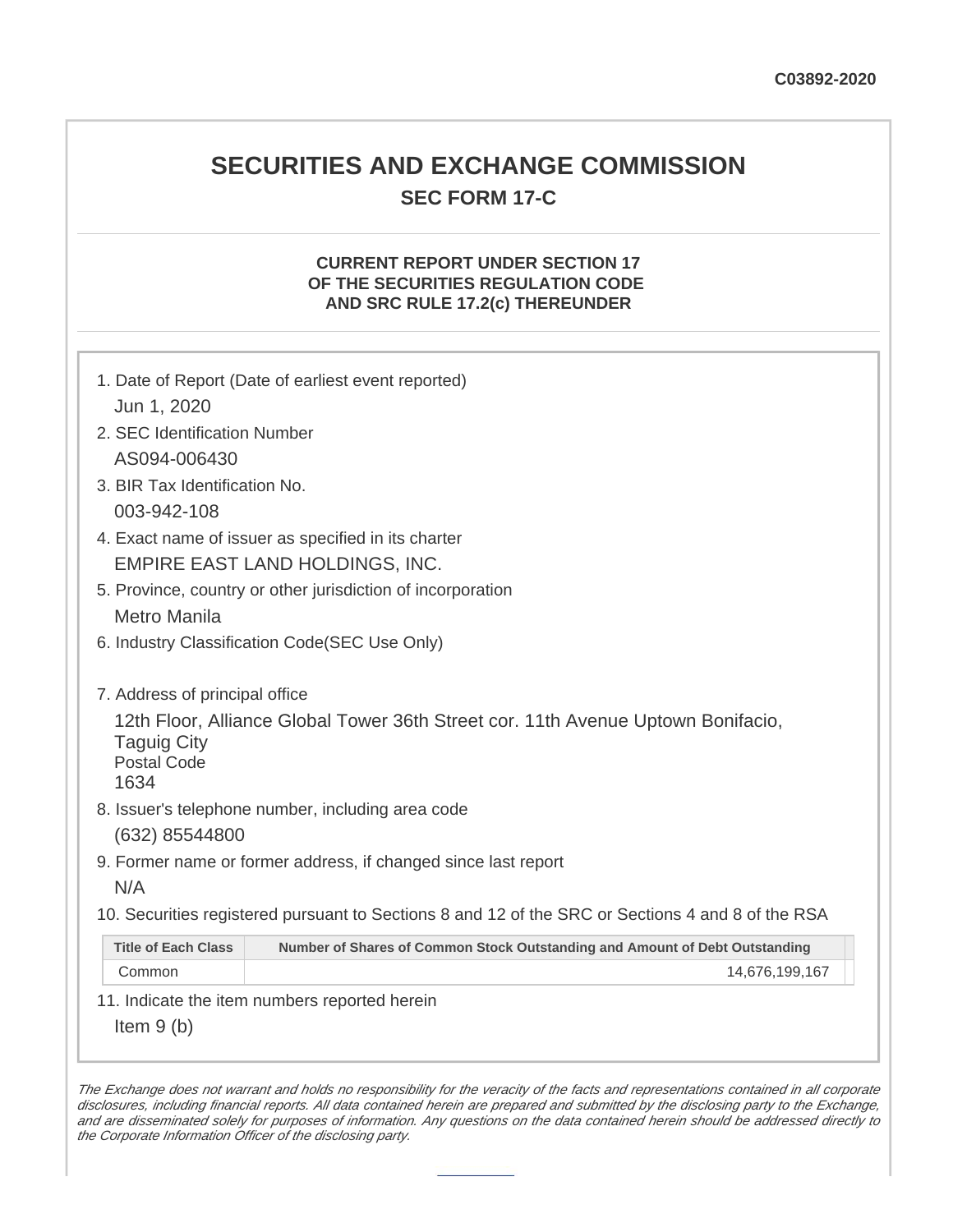

# **Empire East Land Holdings, Inc. ELI**

## **PSE Disclosure Form 4-4 - Amendments to By-Laws References: SRC Rule 17 (SEC Form 17-C) and Section 4.4 of the Revised Disclosure Rules**

**Subject of the Disclosure**

Amendment of Sections 4 and 6, Article I and Section 3, Article II of the Amended By-laws.

**Background/Description of the Disclosure**

On 01 June 2020, the Board of Directors approved the amendment of Sections 4 and 6, Article I and Section 3, Article II of its Amended By-laws of Empire East Land Holdings, Inc. (the "Corporation").

| Date of Approval by<br><b>Board of Directors</b>                           | Jun 1, 2020 |
|----------------------------------------------------------------------------|-------------|
| Date of Approval by<br><b>Stockholders</b>                                 | <b>TBA</b>  |
| <b>Other Relevant</b><br><b>Regulatory Agency, if</b><br>applicable        | N/A         |
| Date of Approval by<br><b>Relevant Regulatory</b><br>Agency, if applicable | N/A         |
| Date of Approval by<br><b>Securities and</b><br><b>Exchange Commission</b> | <b>TBA</b>  |
| Date of Receipt of SEC<br>approval                                         | <b>TBA</b>  |

#### **Amendment(s)**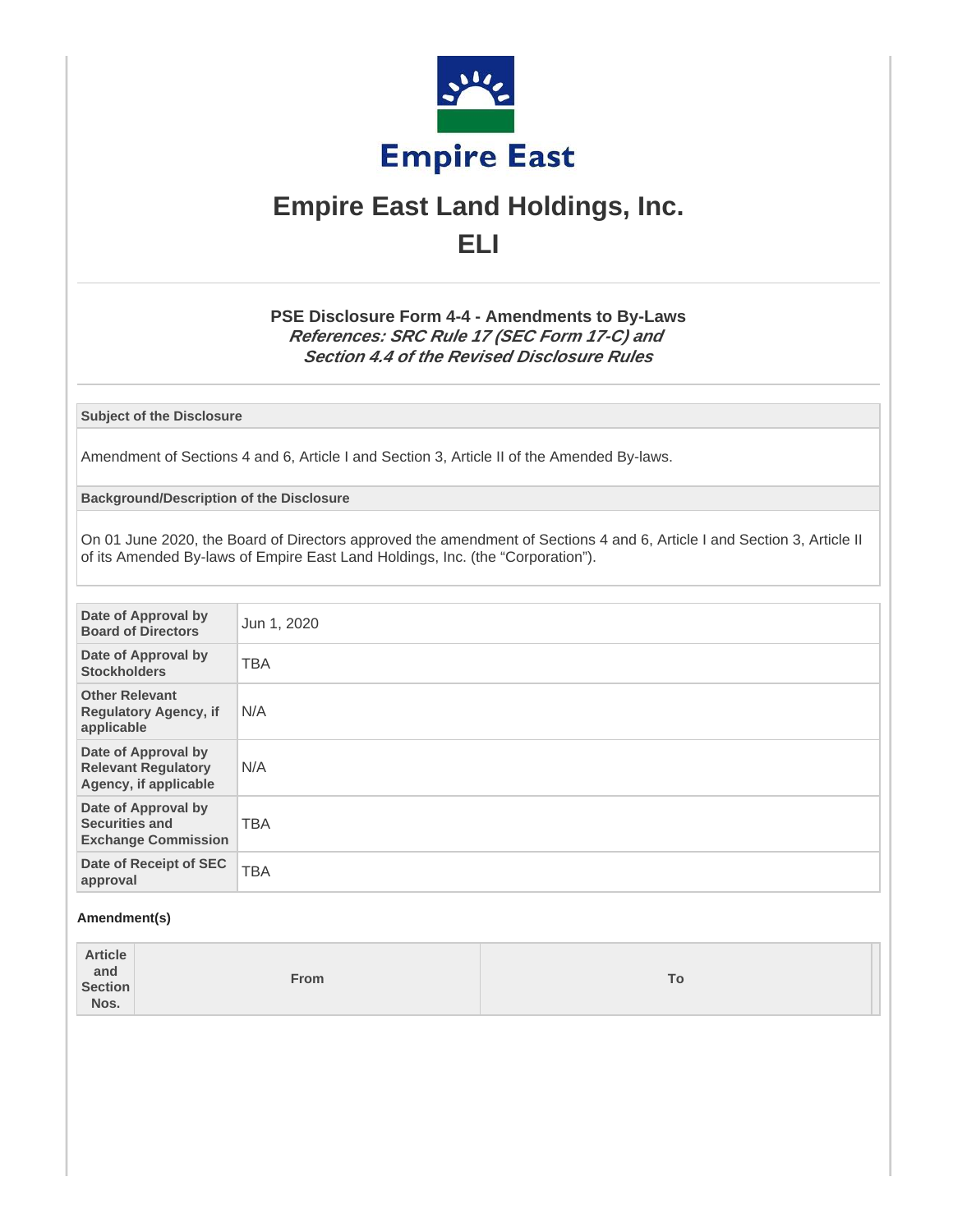| Article<br>1,<br>Section<br>4                                                                                                                                                                                                                                                                |                                                                                                                                                                                                                                                                                                                                                                                                                                                                                                                                                                                                                                                                                                                                         | Quorum. A quorum for any meeting of the<br>stockholders shall consist of a majority of the<br>outstanding capital stock of the Corporation, and a<br>majority of such quorum shall decide any question<br>at the meeting, save and except in those matters<br>where the Corporation Code requires the<br>affirmative vote of a greater proportion. | Quorum. A quorum for any meeting of the stockholders<br>shall consist of a majority of the outstanding capital stock<br>of the Corporation, and a majority of such quorum shall<br>decide any question at the meeting, save and except in<br>those matters where the Corporation Code requires the<br>affirmative vote of a greater proportion. Stockholders,<br>voting through remote communication or in absentia,<br>electronically or otherwise, shall be deemed present for<br>purposes of determining the existence of quorum.                                                                                                                                                                                                                                                                               |  |  |
|----------------------------------------------------------------------------------------------------------------------------------------------------------------------------------------------------------------------------------------------------------------------------------------------|-----------------------------------------------------------------------------------------------------------------------------------------------------------------------------------------------------------------------------------------------------------------------------------------------------------------------------------------------------------------------------------------------------------------------------------------------------------------------------------------------------------------------------------------------------------------------------------------------------------------------------------------------------------------------------------------------------------------------------------------|----------------------------------------------------------------------------------------------------------------------------------------------------------------------------------------------------------------------------------------------------------------------------------------------------------------------------------------------------|--------------------------------------------------------------------------------------------------------------------------------------------------------------------------------------------------------------------------------------------------------------------------------------------------------------------------------------------------------------------------------------------------------------------------------------------------------------------------------------------------------------------------------------------------------------------------------------------------------------------------------------------------------------------------------------------------------------------------------------------------------------------------------------------------------------------|--|--|
| Article<br>Ι,<br>6                                                                                                                                                                                                                                                                           | Votation. At every meeting of the stockholders of<br>the Corporation, every stockholder shall be entitled<br>to one vote for each share of stock standing in his<br>name in the books of the Corporation. Voting by<br>Section proxy shall be allowed, provided the instrument<br>authorizing a proxy shall be filed with the Secretary<br>before or during the meeting. The election must be<br>by ballots.                                                                                                                                                                                                                                                                                                                            |                                                                                                                                                                                                                                                                                                                                                    | Votation. At every meeting of the stockholders of the<br>Corporation, every stockholder shall be entitled to one<br>vote for each share of stock standing in his name in the<br>books of the Corporation. Voting by proxy shall be<br>allowed, provided the instrument authorizing a proxy shall<br>be filed with the Secretary before or during the meeting.<br>The election must be by ballots. Voting may also be<br>exercised in person, though remote communication or in<br>absentia, electronically or otherwise, subject to<br>compliance with such rules and regulations as may be<br>issued by the Securities and Exchange Commission. The<br>election must be by ballots.                                                                                                                               |  |  |
| Article<br>Ш,<br>3                                                                                                                                                                                                                                                                           | Board Meetings. The Board of Directors shall hold<br>regular meetings once every two months at such<br>time and place as said Board may prescribe.<br>Special meetings of the Board may be called by the<br>President, or by written request of any two (2)<br>directors. Notice of any special meeting of the<br>Board of Directors shall be mailed to each director<br>Section at his last known post-office address or delivered to<br>him personally or left at his office, or transmitted by<br>telegraph or telephone at least three (3) days<br>previous to the date set for the meeting. No notice<br>need be given of regular meetings of the Board<br>held at a time and place previously fixed by the<br>Board of Directors. |                                                                                                                                                                                                                                                                                                                                                    | Board Meetings. The Board of Directors shall hold regular<br>meetings once every two months at such time and place<br>as said Board may prescribe. Special meetings of the<br>Board may be called by the President, or by written<br>request of any two (2) directors. Notice of any special<br>meeting of the Board of Directors shall be mailed to each<br>director at his last known post-office address or delivered<br>to him personally or left at his office, or transmitted by<br>telegraph or telephone at least three (3) days previous to<br>the date set for the meeting. No notice need be given of<br>regular meetings of the Board held at a time and place<br>previously fixed by the Board of Directors. Directors may<br>participate and vote in a meeting through remote<br>communication, such |  |  |
| amendment(s)                                                                                                                                                                                                                                                                                 | <b>Rationale for the</b>                                                                                                                                                                                                                                                                                                                                                                                                                                                                                                                                                                                                                                                                                                                |                                                                                                                                                                                                                                                                                                                                                    |                                                                                                                                                                                                                                                                                                                                                                                                                                                                                                                                                                                                                                                                                                                                                                                                                    |  |  |
| The amendments are intended to allow directors and stockholders to participate and vote in their meetings, through<br>remote communication or other alternative modes of communication, subject to such rules and regulations as may be<br>issued by the Securities and Exchange Commission. |                                                                                                                                                                                                                                                                                                                                                                                                                                                                                                                                                                                                                                                                                                                                         |                                                                                                                                                                                                                                                                                                                                                    |                                                                                                                                                                                                                                                                                                                                                                                                                                                                                                                                                                                                                                                                                                                                                                                                                    |  |  |
| The timetable for the effectivity of the amendment(s)                                                                                                                                                                                                                                        |                                                                                                                                                                                                                                                                                                                                                                                                                                                                                                                                                                                                                                                                                                                                         |                                                                                                                                                                                                                                                                                                                                                    |                                                                                                                                                                                                                                                                                                                                                                                                                                                                                                                                                                                                                                                                                                                                                                                                                    |  |  |
| <b>Expected date of filing</b>                                                                                                                                                                                                                                                               |                                                                                                                                                                                                                                                                                                                                                                                                                                                                                                                                                                                                                                                                                                                                         |                                                                                                                                                                                                                                                                                                                                                    |                                                                                                                                                                                                                                                                                                                                                                                                                                                                                                                                                                                                                                                                                                                                                                                                                    |  |  |

**Expected date of filing the amendments to the** TBA **By-Laws with the SEC Expected date of SEC approval of the Amended By-Laws** TBA

**Effect(s) of the amendment(s) to the business, operations and/or capital structure of the Issuer, if any**

None

**Other Relevant Information**

None